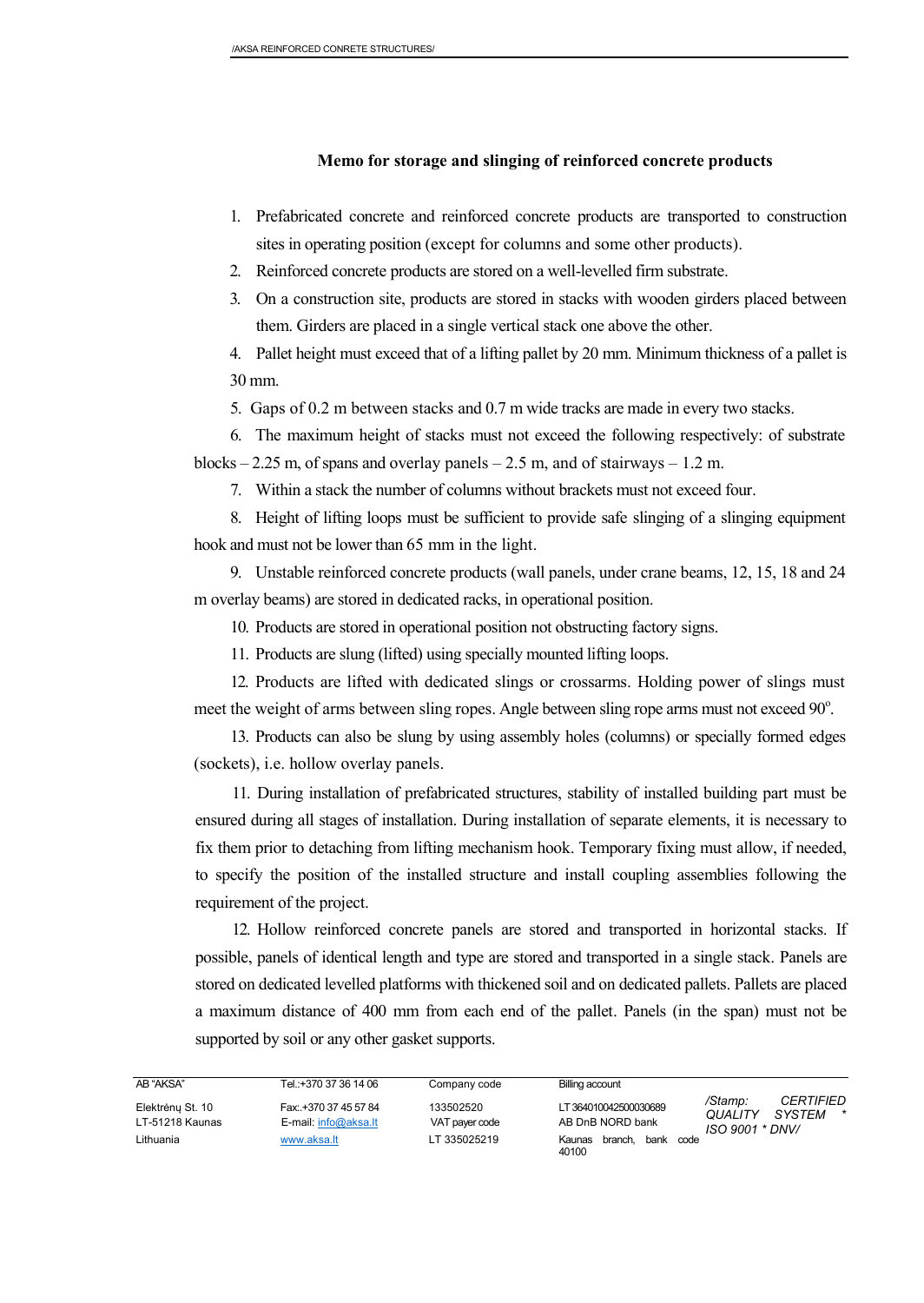Panels must be supported by pallets with full weight. Wooden gaskets of 50x50 cross-section are placed between panels. Gaskets are placed with an equal distance of maximum 400 mm from the end of panels at the support of the bottom panel. Gaskets are placed through the entire width of a panel. Gaskets are placed in a single vertical stack one above the other. Relocation of gaskets is forbidden. Height of the stack for stored panels must not exceed 1800 mm. Dedicated grips are used for the installation of panels. Lifting of panels is not allowed without special protective chains. The chains may be removed in cases when the height from the support does not exceed 100 mm. When lifting pallets, the distance from the centre of each grip to the end of a panel must not exceed 800 mm.

13. S235JR steel lifting loops are to be imbedded in narrowed panels and, in some cases, in panels with pockets. It is always mandatory to sling a product by using lifting loops when provided. The slinger who is attaching chains or grips must have a respective valid qualification certificate.

Director of Production and Technology */Signature/* Raimundas Judickas

AB "AKSA" Tel.:+370 37 36 14 06 Company code Billing account

Lithuania **WWW.aksa.lt** LT 335025219 Kaunas branch, bank code **ISO 9001 \* DNV** Elektrėnų St. 10 Fax:.+370 37 45 57 84 133502520 LT 364010042500030689 LT-51218 Kaunas E-mail[: info@aksa.lt](mailto:info@aksa.lt) VAT payer code AB DnB NORD bank 40100

*/Stamp: CERTIFIED QUALITY SYSTEM \**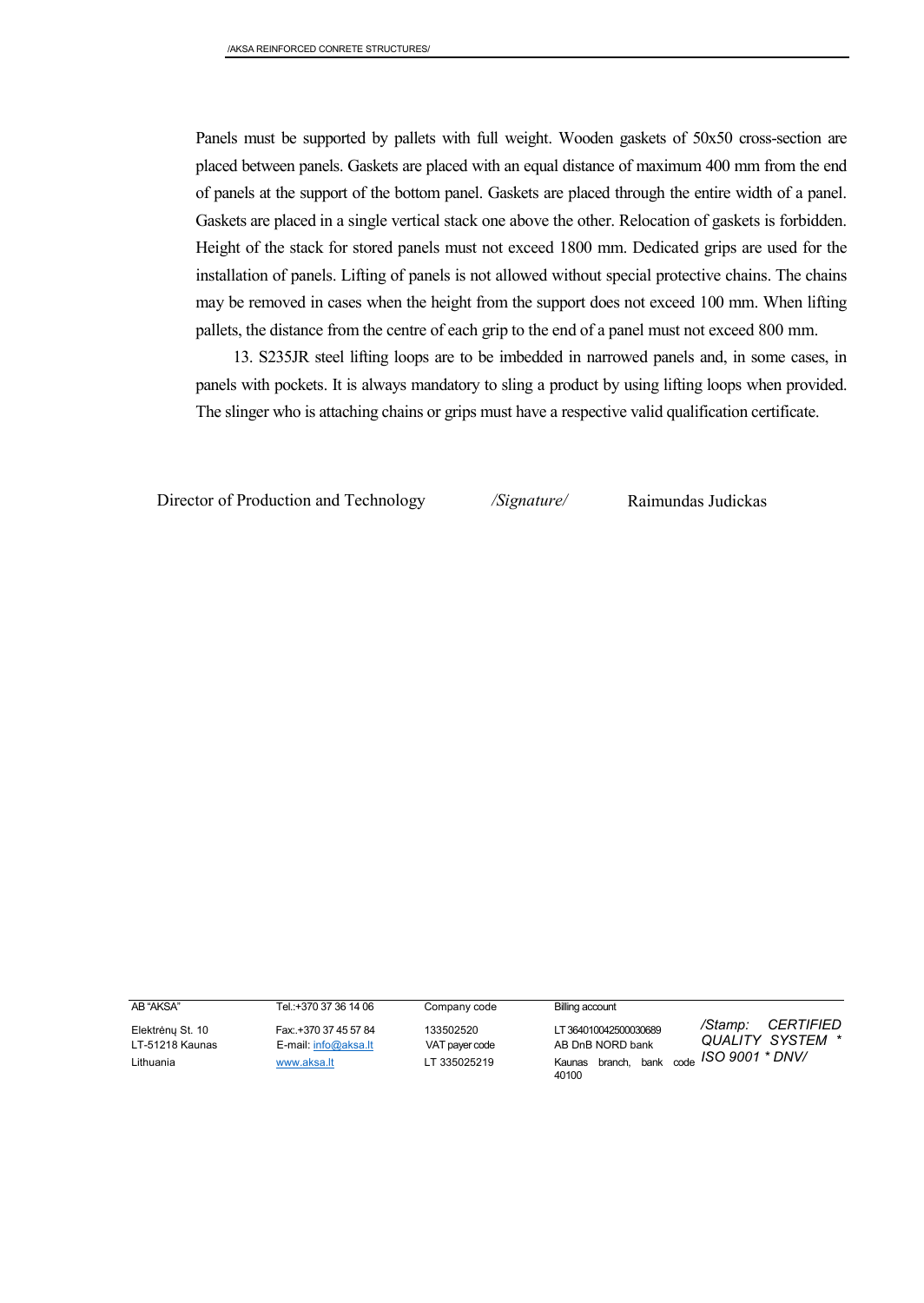# Diagrams for slinging and storage of reinforced concrete products



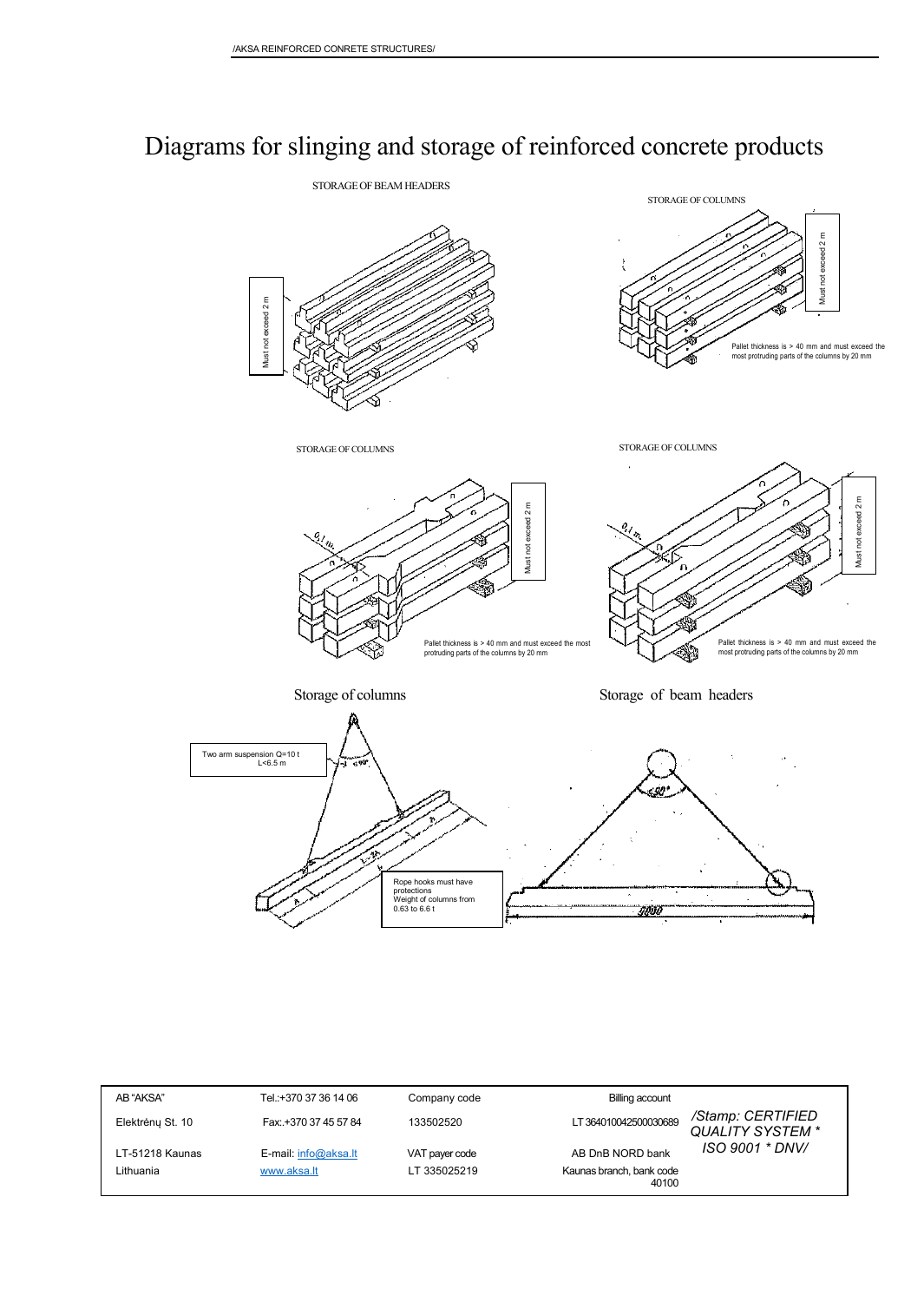

DIAGRAM FOR SLINGING OF 18 M BEAM



**STORAGE OF SUBSTRATE BLOCKS STORAGE OF T TYPE PANELS**



100x100  $\frac{9000}{9000}$ 12.0 m.)



**STORAGE OF TT TYPE PANELS**





| AB "AKSA"        | Tel.:+370 37 36 14 06 | Company code   | <b>Billing account</b>            |                                             |
|------------------|-----------------------|----------------|-----------------------------------|---------------------------------------------|
| Elektrény St. 10 | Fax: +370 37 45 57 84 | 133502520      | LT 364010042500030689             | /Stamp: CERTIFIED<br><b>QUALITY SYSTEM*</b> |
| LT-51218 Kaunas  | E-mail: info@aksa.lt  | VAT payer code | AB DnB NORD bank                  | ISO 9001 * DNV/                             |
| Lithuania        | www.aksa.lt           | LT 335025219   | Kaunas branch, bank code<br>40100 |                                             |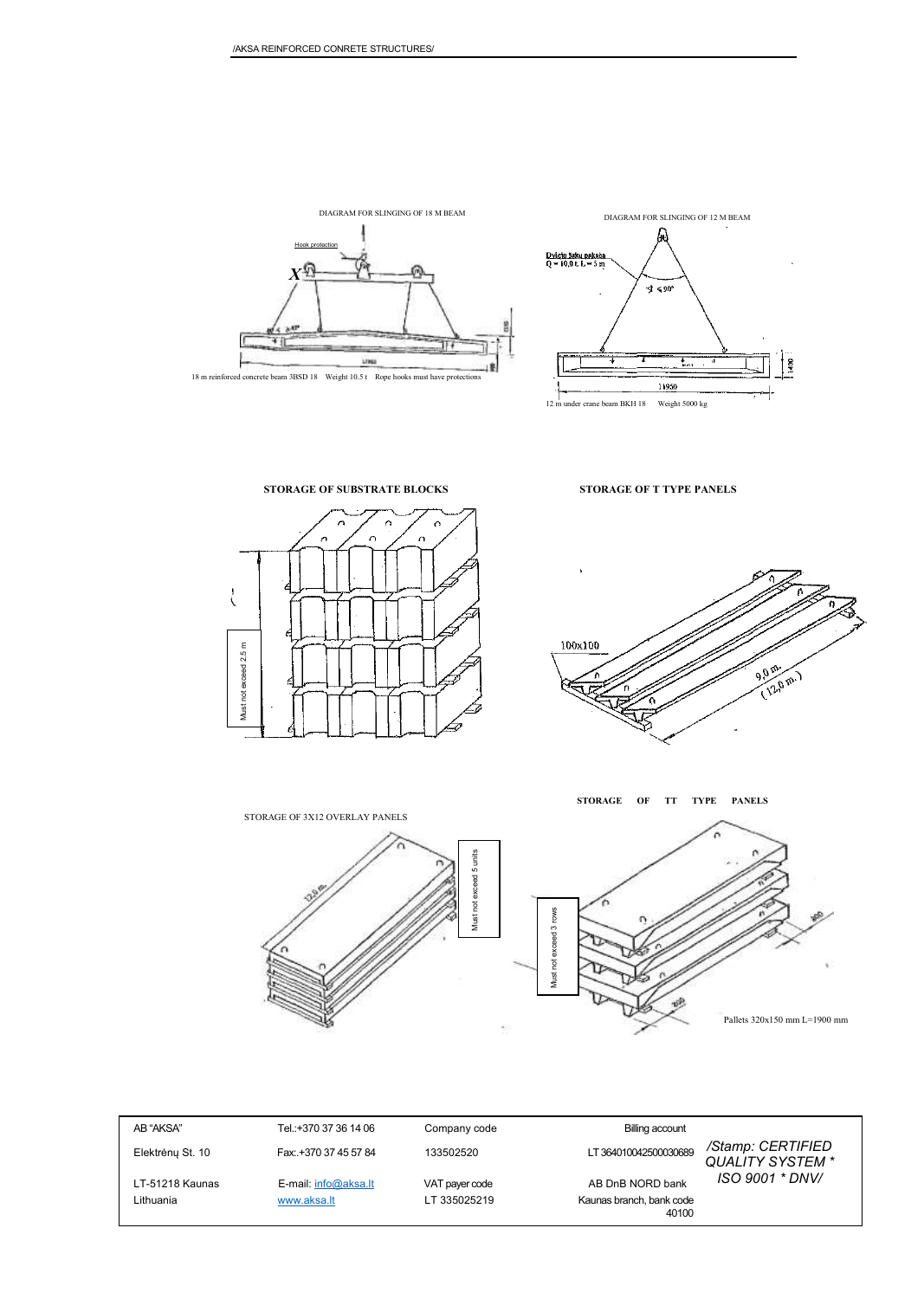### Storage of overlay panels



Diagram for lifting hollow panels of less than 10 m in length



Diagram for lifting hollow panels of more than 10 m in length



| AB "AKSA"        | Tel.:+370 37 36 14 06 | Company code   | Billing account                   |                                       |
|------------------|-----------------------|----------------|-----------------------------------|---------------------------------------|
| Elektrény St. 10 | Fax: +370 37 45 57 84 | 133502520      | LT 364010042500030689             | /Stamp: CERTIFIED<br>QUALITY SYSTEM * |
| LT-51218 Kaunas  | E-mail: info@aksa.lt  | VAT payer code | AB DnB NORD bank                  | ISO 9001 * DNV/                       |
| Lithuania        | www.aksa.lt           | LT 335025219   | Kaunas branch, bank code<br>40100 |                                       |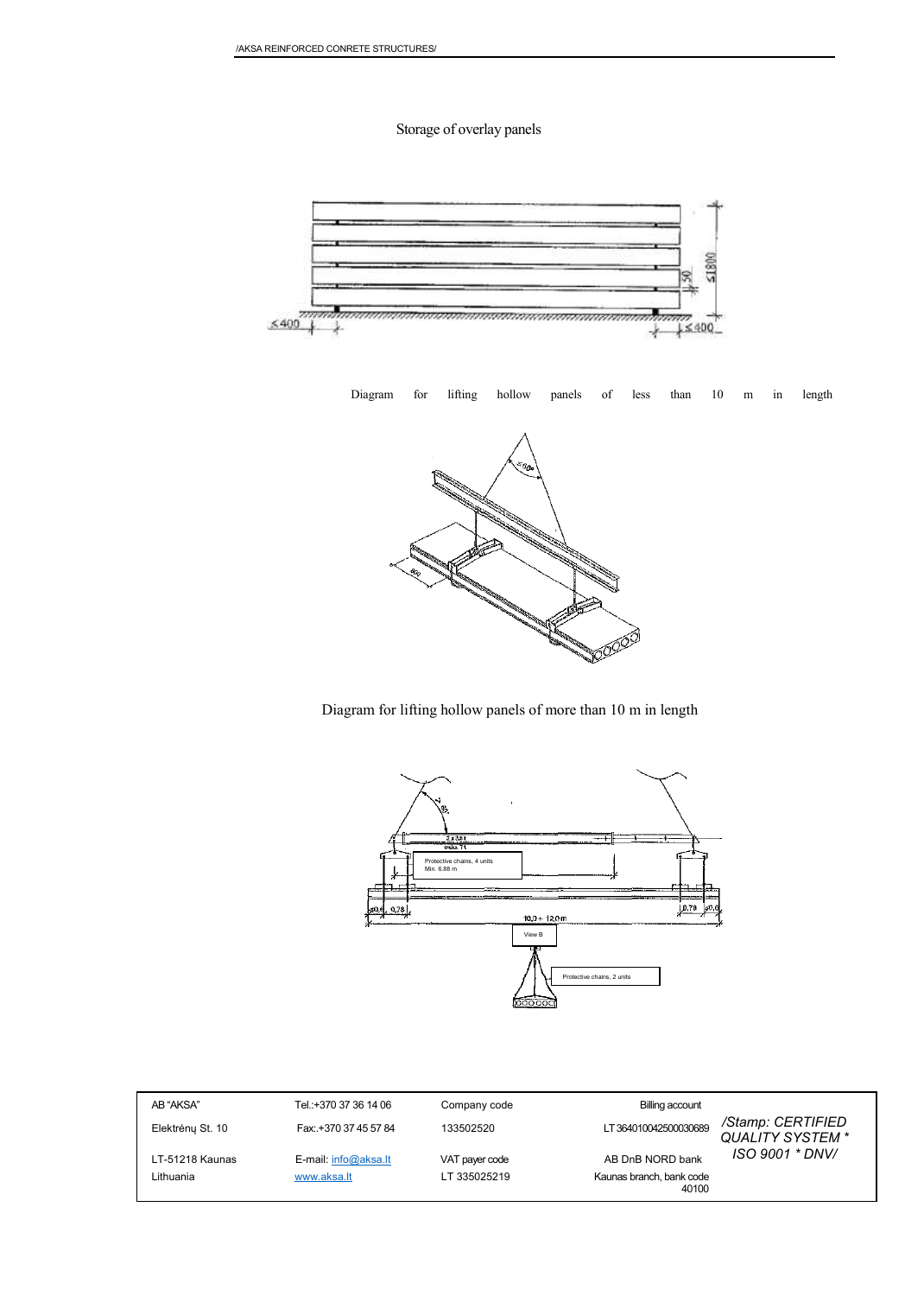

STORAGE OF GABLE BEAMS



STORAGE OF WALL PANELS











AB "AKSA" Tel.:+370 37 36 14 06 Company code Billing account

Elektrėnų St. 10 Fax:.+370 37 45 57 84 133502520 LT 364010042500030689 LT-51218 Kaunas E-mail[: info@aksa.lt](mailto:info@aksa.lt) VAT payer code AB DnB NORD bank

Lithuania **WWW.aksa.lt** LT 335025219 Kaunas branch, bank code 40100

*/Stamp: CERTIFIED QUALITY SYSTEM \* ISO 9001 \* DNV/*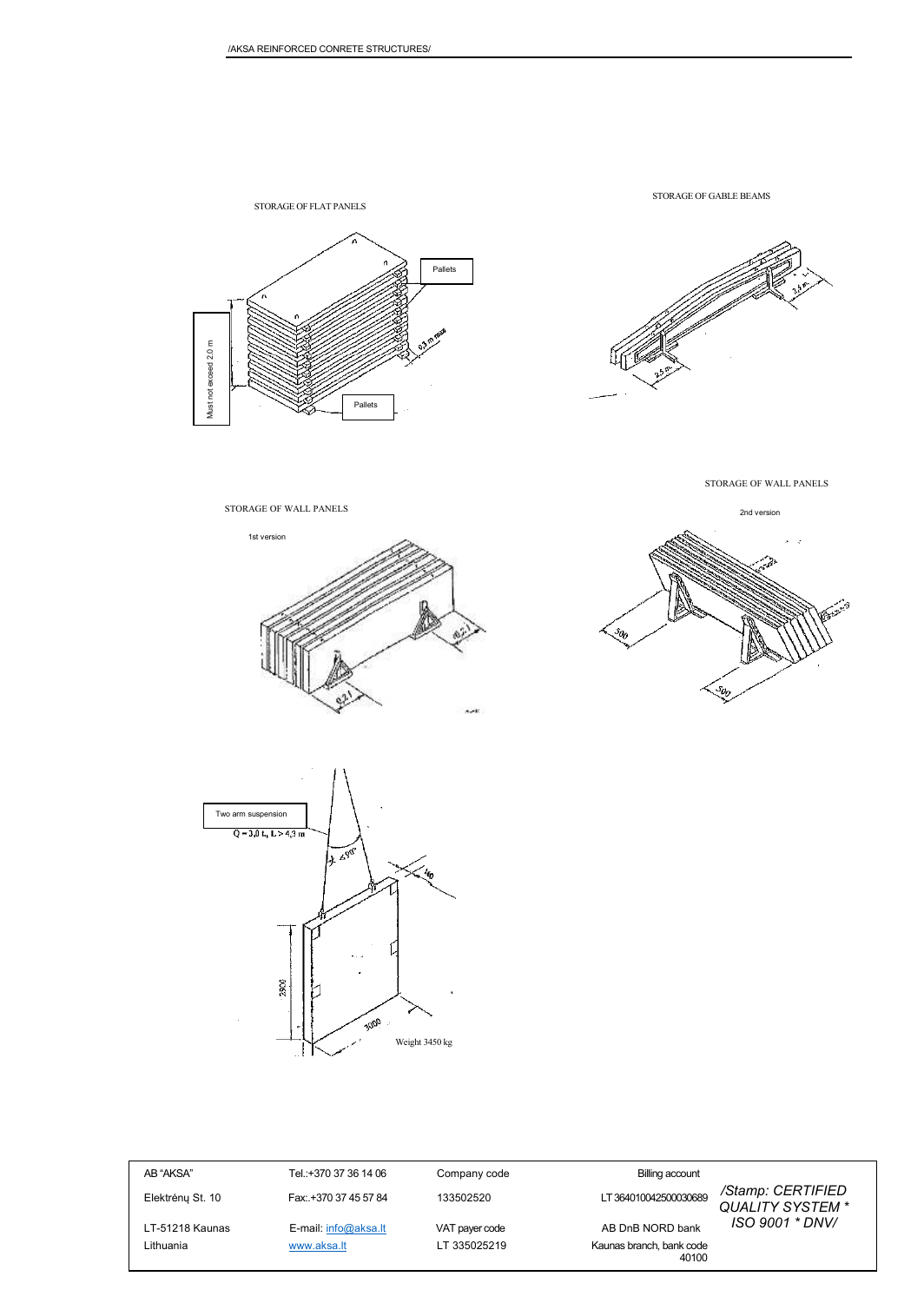### Lifting of HCS overlay panels without crossarm

HCS panel of length up to 8 m may be lifted without using crossarm. In such cases a safe angle of at least 60 degrees must be maintained between the surface of the product and sling.

For example:

1) If the length of the panel exceeds 6 m and does not exceed 8 m, grips are to be installed with a distance of 80 cm from the ends, minimum length of a single sling arm is 6.4 m.

2) If the length of a panel is less than 6 m, grips are to be installed with a distance of 80 cm from the ends, minimum length of a single sling arm is 4.4 m.



*Figure 1. Lifting of HCS panels without crossarms*

| AB "AKSA"        | Tel.:+370 37 36 14 06 | Company code   | <b>Billing account</b>                                         |  |
|------------------|-----------------------|----------------|----------------------------------------------------------------|--|
| Elektrény St. 10 | Fax: +370 37 45 57 84 | 133502520      | /Stamp: CERTIFIED<br>LT 364010042500030689<br>QUALITY SYSTEM * |  |
| LT-51218 Kaunas  | E-mail: info@aksa.lt  | VAT payer code | ISO 9001 * DNV/<br>AB DnB NORD bank                            |  |
| Lithuania        | www.aksa.lt           | LT 335025219   | Kaunas branch, bank code<br>40100                              |  |